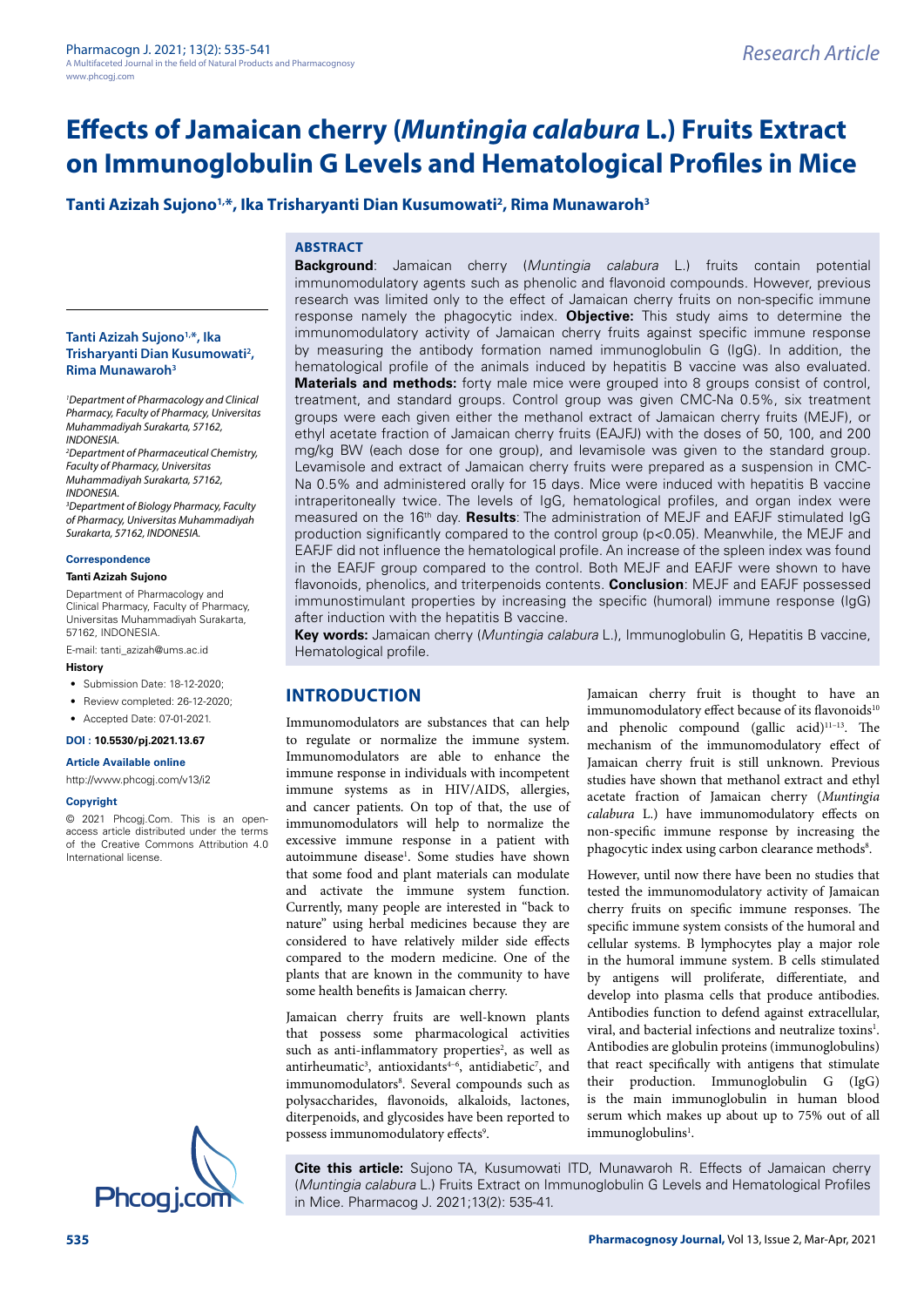Therefore, it is important to determine the immunomodulatory activity of Jamaican cherry fruit extract on specific immune response by measuring the IgG production in vaccine B induced mice.

# **MATERIALS AND METHODS**

#### **Materials**

Ethyl acetate, methanol, n-hexane, dichloromethane (Merck), carboxymethylcellulose Na, Levamisole (PT Konimex Solo, Indonesia), hepatitis B vaccine (Engerix<sup>™</sup> -B, Glaxo Smith Kline), IgG Mouse (Immunoglobulin G) ELISA Kit (FineTest, Wuhan China), EDTA (titriplex® III, Merck).

#### Animals

Male Swiss mice were purchased from the Faculty of Pharmacy, Universitas Muhammadiyah Surakarta, Indonesia (weight 20-25 g, age 8-10 weeks). Mice were housed under standard laboratory conditions with a temperature of  $21 \pm 2$ °C, 12 h of light and 12 h of dark cycles, with the relative humidity of 55±10%. Mice were given standard pellet as feed and water ad libitum. The acclimatization of mice was carried out for 1 week before the research began. The number of mice used and all experimental protocols for this study were approved by the ethics committee of the Faculty of Medicine, Universitas Muhammadiyah Surakarta, with approval number: 2392/A.2/KEPK-FKUMS/IX/ 2019.

# Collection and identification of plant

Jamaican cherry fruits were collected from Bantul, Yogyakarta, Indonesia during the dry season. Identification of Jamaican cherry (*Muntingia calabura* L.) plant was done at the Pharmacognosy laboratory of Pharmaceutical Biology department, Faculty of Pharmacy, Universitas Gadjah Mada, Yogyakarta (No: 18.2.9/UN1/FFA/BF/PT/2019).

# Extraction of Jamaican cherry fruits

The ripened of Jamaican cherry fruits were cleaned under the running water then drained and dried in the oven at 45-50°C for 1 week. The dried Jamaican cherry fruits were pulverized and macerated with methanol in a ratio of 1:7 for 3 days. The filtrate was evaporated to obtain viscous methanol extract. Liquid-liquid fractionation was carried out on the crude methanol extract using solvents with different polarities (n-hexane, dichloromethane, and ethyl acetate) from nonpolar to semipolar solvent respectively. Then all soluble fractions were concentrated to obtain viscous fraction.

# Phytochemical screening

Preparation of sample for phytochemical screening with a concentration of 1% (extract of 250 mg dissolved in 25 mL solvent).

a. Flavonoid identification

A total of 1 mL of sample was put into a test tube, then 2 drops of 10% NaOH were added and shaken vigorously. The sample contains flavonoids if the solution turns yellow, red, or brown<sup>14</sup>.

### b. Alkaloid identification

2 mL of sample was evaporated, then the residue was dissolved in 4 mL 2 N HCl. The solution was separated into 3 different tubes of 1 mL each, namely tubes A, B, and C. Tube A as a blank without adding anything. Tube B was added 3 drops of Mayer's reagent, if a white precipitate is formed, the sample contains alkaloids. Tube C was added with Dragendrof reagent 3 drops, if brownish-orange sediment is formed, the sample contains alkaloids<sup>14</sup>.

c. Identification of tannins (polyphenols)

A total of 1 mL of sample was put into a test tube and then it was added 1 drop of 5% FeCl<sub>2</sub> solution. The presence of tannins (polyphenols) in

the sample is indicated by the formation of a green, red, purple, blue, or solid black solution<sup>14</sup>.

d. Steroid and Terpenoid Identification (Liebermann-Burchard test)

1 mL of sample was added 1 mL of anhydrous acetic acid then added concentrated  $H_2SO_4$ . The presence of terpenoids is indicated by the formation of a brownish ring, while the presence of steroids is indicated by the formation of a turquoise ring<sup>14</sup>.

#### e. Saponin identification

1 mL of sample was shaken vertically for 10 seconds then left for 10 seconds. The formation of stable foam as high as 1-10 cm will form in no less than 10 minutes. Then it was added 1 drop of 2 N HCl, if the foam does not disappear, it indicates the presence of saponins.

## Experimental design

This study used a post-test only design with a control group. A total of 40 male mice were randomly divided into 8 groups, consisting of 5 mice for each group, namely control (CMC-Na 0.5%), methanol extract of Jamaican cherry fruits (MEJF), and ethyl acetate fraction of Jamaican cherry fruits (EAFJF) at doses of 50, 100, and 200 mg/kg BW for each extract, and a standard levamisole with the dose of 2.5 mg/kg BW15 were administered daily for 15 days orally. 1 dose (0.5 mL) of hepatitis B vaccine contains HBsAg 10 μg. Hepatitis B vaccine (2.6 µL/20 g BW) was induced intraperitoneally on the 5<sup>th</sup> and 12<sup>th</sup> day. On a day 16<sup>th</sup>, blood was taken from the orbital vein for the measurement of IgG and the hematological profile. The mice were then sacrificed, the liver and spleen organs were taken to calculate their organ index.

# Immunomodulatory activities assay

Assay of immunomodulatory activities were carried out on day 16: measurement of Immunoglobulin G (IgG) titer, hematological profiles and determine liver and spleen index.

#### Antibody (IgG) titers assay

0,5 mL of blood samples were collected from the orbital vein of mice. The blood was then centrifuged at 4000 rpm for 10 min, then supernatant (serum) was stored at−20°C until use. The serum was used for the determination of IgG by the enzyme-linked immunosorbent assay ELISA kit (sandwich) method at 450 nm wavelength (according to the manufacturer's).

#### Hematological profiles

Hematological parameters such as RBC (red blood cell), WBC (white blood cell), Hb (hemoglobin), Hct (hematocrit), MCV (mean corpuscular volume), MCH (mean corpuscular hemoglobin), MCHC (mean corpuscular hemoglobin concentration), Plt (Platelet), was known to be an important component of the immune system. 100 µL of blood with the addition of an anticoagulant (titriplex'III) were analyzed to determine its hematological profile using a hematology analyzer equipment (Abacus 380, Hungary).

# Liver and spleen index

On the 16<sup>th</sup> day, 24 h after the last treatment, mice were sacrificed then liver and spleen organs were taken to calculate their organ index based on the formula below:

$$
Organ\ index (\%) = \frac{organ\ weight\ (mg)}{body\ weight\ of\ mouse\ (g)} \times 100
$$

# Statistical analysis

All data (IgG, organ index, hematological parameters) were presented as mean± standard error of the mean (SEM). The data were analyzed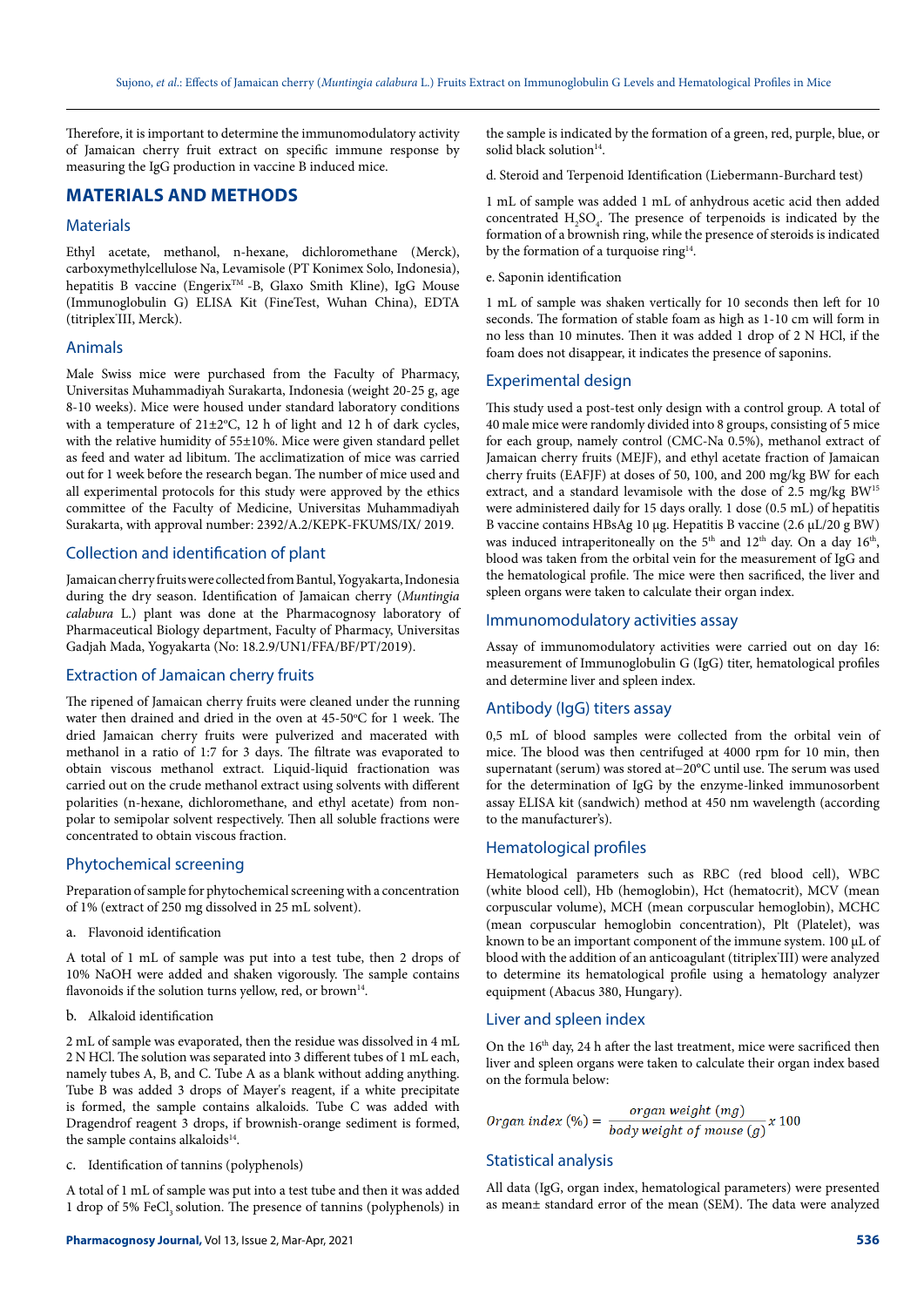using SPPS statistic program version 22. One-way ANOVA followed by post hoc test the least significant difference (LSD) or the Kruskal– Wallis followed by the Mann-Whitney test, p<0.05 was considered statistically significant.

# **RESULTS**

# Results of phytochemical screening

Extraction with methanol was aimed to isolate the polar compounds, while fractionation using ethyl acetate was performed in order to take the semipolar compounds. The yield obtained from extraction of Jamaican cherry fruits was 30.30% for MEJF and 1.49% for EAFJF. The yield of methanol extract was higher than the ethyl acetate fraction, meaning that Jamaican cherry fruit contained more polar compounds than its semipolar constituents. The results of the phytochemical screening of Jamaican cherry fruit extract can be seen in Table 1.

## Results of immunoglobulin G titer measurement

The result of the research showed that MEJF and EAFJF at doses of 50, 100, and 200 mg/kg BW increased the production of immunoglobulin G (IgG) in a dose-dependent manner compared to the control group (p<0.05) (Figure 1).

## Results of hematological profiles

Hematological profiles including RBC, Hb, Hct, MCV, MCH, MCHC, and Plt were also measured. Based on Table 2, it is shown that the MEJF and EAFJF given for 15 days did not change in the hematological parameters of red blood cells and blood clotting factors (still in the value of normal range).

Table 2 showed that the hematological parameters of MEJF and EAFJF were still within the normal range value, that are erythrocytes (RBC) 9.51±0.63 x106 /μL, hemoglobin (Hb) 17.4±0.9 g/dL, hematocrit (Hct) 48.84±3.4 %, MCV 43.6±0.6 fL, MCH 14.5±0.2 pg, MCHC 33.1±0.3 g/ dL, platelet (Plt)  $427.86 \pm 231.50 \times 10^3/\mu L^{16}$ . Thus MEJF and EAFJF did not change the hematological profiles of the mice.

#### Index of liver and spleen

Both MEJF and EAFJF could not increase liver index (Table 3). The Present study shows that administration of EAFJF at doses of 50, 100, and 200 mg/kg BW could increase significantly the spleen weight and spleen index in the mice induced hepatitis B vaccine when compared to control (Table 3). This enhances of spleen weight and spleen index indicate a response to the proliferation of spleen cells (B and T lymphocytes) which are important in the immune system.



**Figure 1:** IgG concentration after administration of methanol extract of Jamaican cherry fruits (MEJF) and ethyl acetate fraction of Jamaican cherry fruits (EAFJF). The data were presented as mean  $\pm$  SEM (n=5). \*p<0.05, \*\*P<0.01 as compared to control (statistically significant difference).

|                                                           | Table 1: The phytochemical profile of methanol extract of Jamaican cherry fruits (MEJF) and |
|-----------------------------------------------------------|---------------------------------------------------------------------------------------------|
| ethyl acetate fraction of Jamaican cherry fruits (EAFJF). |                                                                                             |

| <b>Phytochemical compound</b> | <b>MEJF</b> | <b>EAFJF</b> |
|-------------------------------|-------------|--------------|
| Flavonoid                     | ┿           |              |
| Alkaloid                      | ┿           |              |
| Tannin (polyphenol)           | +           |              |
| Saponin                       | -           | -            |
| Steroid                       | $+$         |              |
| Terpenoid                     |             |              |

+ presence; - absent. Based on Table 1, it indicates that MEJF and EAFJF contain flavonoids, polyphenols, steroids, and terpenoids.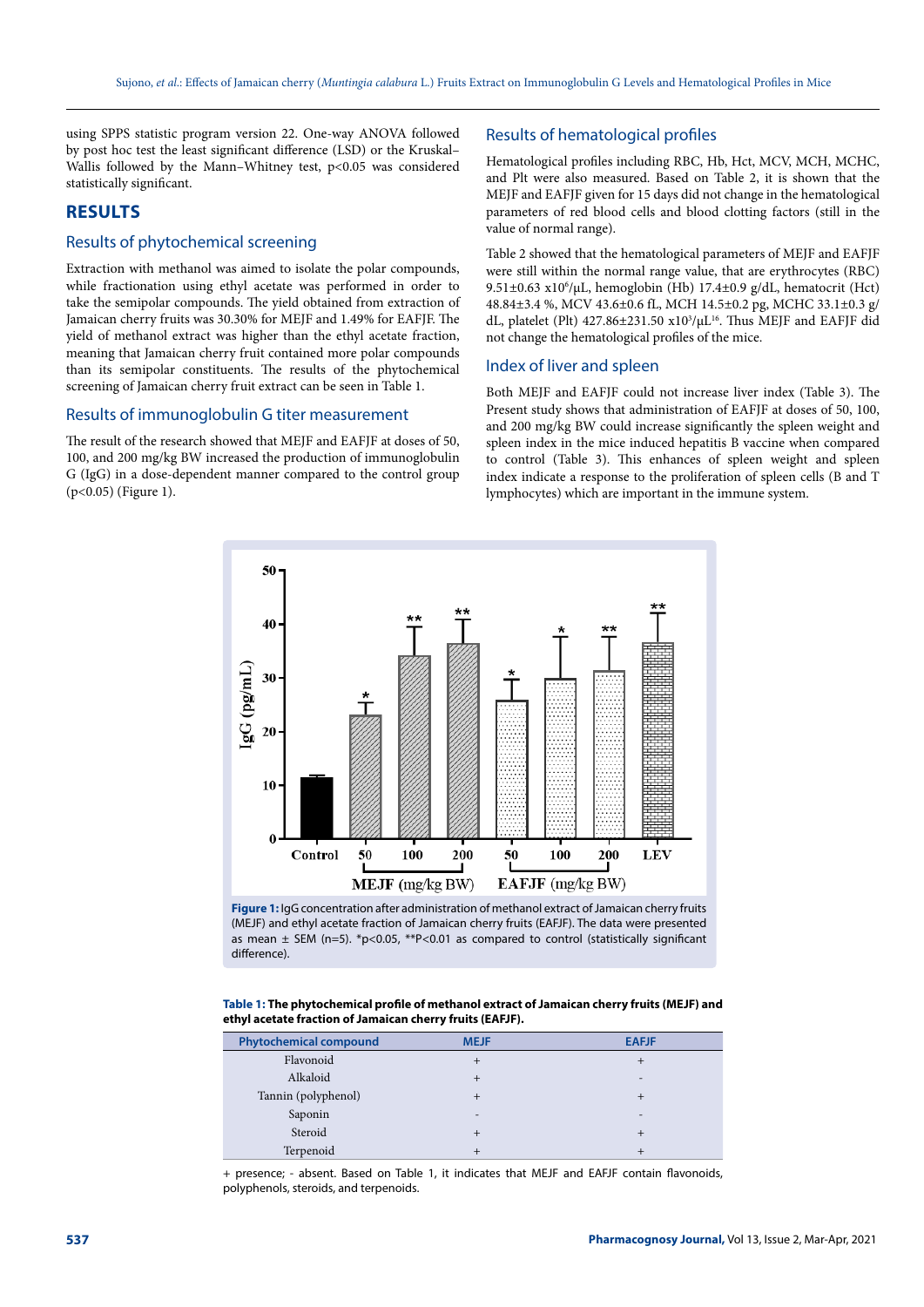| Table 2: Hematological profiles of mice after being treated with Jamaican cherry extract for 15 days. |  |
|-------------------------------------------------------------------------------------------------------|--|
|-------------------------------------------------------------------------------------------------------|--|

|              | <b>Dose</b><br>(mg/kg) | <b>RBC</b><br>$(10^6/\mu L)$ | <b>H<sub>b</sub></b><br>(q/dL) | <b>Hct</b><br>(%) | <b>MCV</b><br>(fL) | <b>MCH</b><br>(pg) | <b>MCHC</b><br>(q/dL) | Plt<br>$(10^3/\mu L)$ |
|--------------|------------------------|------------------------------|--------------------------------|-------------------|--------------------|--------------------|-----------------------|-----------------------|
| Control      |                        | $12.39 \pm 0.85$             | $17.43 \pm 0.55$               | $51.18 \pm 1.60$  | $41.33 \pm 3.51$   | $14.13 \pm 0.95$   | $34.10 \pm 1.21$      | $460.00 + 36.77$      |
| Levamisole   | 2.5                    | $10.80 \pm 0.90$             | $15.17 \pm 0.23$               | $46.24 \pm 2.28$  | $42.67 \pm 2.08$   | $14.10 \pm 0.95$   | $32.77 \pm 1.58$      | $599.33 + 72.83$      |
| <b>MEIF</b>  | 50                     | $11.69 \pm 0.71$             | $17.57 \pm 0.35$               | $52.50 \pm 1.17$  | $45.00 \pm 3.61$   | $15.07 \pm 0.98$   | $33.47 \pm 0.86$      | $338.33 + 112.78$     |
|              | 100                    | $10.84 \pm 0.26$             | $16.27 \pm 0.58$               | $49.28 \pm 0.84$  | $45.33 \pm 2.08$   | $15.00 \pm 0.87$   | $33.00 \pm 0.75$      | $240.67 + 68.16$      |
|              | 200                    | $10.56 \pm 1.32$             | $16.05 \pm 1.91$               | $48.97 + 5.97$    | $46.00 \pm 0.00$   | $15.15 \pm 0.07$   | $32.75 \pm 0.07$      | $406.00 \pm 19.80$    |
| <b>EAFIF</b> | 50                     | $10.37 \pm 0.66$             | $14.57 \pm 0.87$               | $47.27 + 6.75$    | $45.67 \pm 6.43$   | $14.07 \pm 0.76$   | $31.10 \pm 2.69$      | $348.67 + 43.39$      |
|              | 100                    | $11.20 \pm 0.65$             | $16.37 \pm 1.29$               | $50.40 \pm 3.19$  | $45.00 \pm 0.00$   | $14.57 \pm 0.31$   | $32.47 \pm 0.47$      | $256.33 + 95.11$      |
|              | 200                    | $11.79 \pm 0.81$             | $15.70 \pm 0.78$               | $49.52 + 3.33$    | $42.67 + 5.69$     | $13.37 \pm 1.55$   | $31.73 \pm 0.57$      | $434.67 + 178.24$     |

MEJF (methanol extract of Jamaican cherry fruits), EAFJF (ethyl acetate fraction of Jamaican cherry fruits), RBC (Red blood cell), Hb (Hemoglobin), Hct (Hematocrit), MCV (mean corpuscular volume), MCH (mean corpuscular hemoglobin), MCHC (mean corpuscular hemoglobin concentration), Plt (platelet). The data were presented as mean ± SEM (n=5).

|  | Table 3: Data of body weight and organ index of liver and spleen after treatment of Jamaican cherry fruits extract. |  |
|--|---------------------------------------------------------------------------------------------------------------------|--|
|--|---------------------------------------------------------------------------------------------------------------------|--|

| <b>Treatment</b> | Dose (mg/kg) | Mice body weight<br>Weight of liver (g)<br>(g) |                  | <b>Weight of spleen</b> | <b>Organ index</b> |                    |
|------------------|--------------|------------------------------------------------|------------------|-------------------------|--------------------|--------------------|
|                  |              |                                                |                  | (g)                     | liver $(%)$        | Spleen (%)         |
| Control          |              | $29.60 + 5.51$                                 | $1.120 \pm 0.40$ | $0.087 \pm 0.033$       | $3.74 \pm 0.85$    | $0.294 \pm 0.09$   |
| Levamisole       | 2.5          | $28.05 + 2.12$                                 | $1.403 \pm 0.21$ | $0.195 \pm 0.046$       | $5.01 \pm 0.73$    | $0.695 \pm 0.10^*$ |
| <b>MEJF</b>      | 50           | $29.03 + 2.92$                                 | $1.266 \pm 0.18$ | $0.081 \pm 0.016$       | $4.35 \pm 0.27$    | $0.280 \pm 0.05$   |
| EAFJF            | 100          | $30.80 + 2.42$                                 | $1.451 \pm 0.37$ | $0.122 \pm 0.034$       | $4.66 \pm 0.81$    | $0.395 \pm 0.09$   |
|                  | 200          | $29.32 + 2.95$                                 | $1.290 \pm 0.20$ | $0.117 \pm 0.025$       | $4.42 \pm 0.67$    | $0.403 \pm 0.08$   |
|                  | 50           | $27.25 \pm 6.19$                               | $1.495 \pm 0.22$ | $0.185 \pm 0.044$       | $5.58 \pm 0.57$    | $0.693 \pm 0.15^*$ |
|                  | 100          | $32.58 + 2.06$                                 | $1.556 \pm 0.21$ | $0.196 \pm 0.036$       | $4.76 \pm 0.39$    | $0.601 \pm 0.09*$  |
|                  | 200          | $29.15 + 4.57$                                 | $1.378 \pm 0.26$ | $0.175 \pm 0.040$       | $4.72 \pm 0.40$    | $0.620 \pm 0.19*$  |

MEJF (methanol extract of Jamaican cherry fruits), EAFJF (ethyl acetate fraction of Jamaican cherry fruits). The data were presented as mean ± SEM  $(n=5)$  \*p<0.05 as compared to control (statistically significant difference)

The spleen index was increased in the EAFJF group, these results showed that the immune response of hepatitis vaccine-induced mice were stimulated after administration of the EAFJF for 15 days.

# **DISCUSSION**

The phenolic and flavonoid content in the MEJF and EAFJF are thought to be responsible for its immunomodulatory activity. Table 1 showed that Jamaican cherry fruits (ripe) contain phenolics and flavonoids. These were in line with previous research<sup>17</sup>. According to Ragasa et al, steam distillations of *M. calabura* L. fruit followed by GC/MS analysis indicating constituents such as phenolic compounds (11.3%), esters (31.4%), alcohol (15.9%), sesquiterpenoids (10.6%), and furan derivatives (8.3%)<sup>18</sup>. The methanol extract of the leaves, bark, and fruit of *M. calabura* L. contain glycosides and flavonoids as the main biologically active compounds<sup>19</sup>. Jamaican cherry one of the low caloric fruits and attractive in both color and flavor. Jamaican cherry fruit also have nutritional value by it content such as protein 6,52%, crude fiber 18,43%, crude fat 10,47%20. On top of that, Jamaican cherry fruits have bioactive compounds with various pharmacological activities. Thus Jamaican cherry fruits were potential to be used as functional food<sup>21</sup>.

MEJF and EAFJF that contain flavonoids are thought to have immunomodulatory effects. This is in line with the previous research that some flavonoids increase immune response by stimulating antibody production<sup>22</sup>. Based on the results above, it is proved that Jamaican cherry fruits have an immunomodulatory effect by stimulating antibody production (immunoglobulin G). This is possible because Jamaican cherry fruit contains phenolic components such as gallic acid. Pereira et al demonstrated that gallic acid is phenolic compound that is abundant in Jamaican cherry (*M. calabura* L.) fruits<sup>21</sup>. Other research reported that pre-treatment with gallic acid has effectively decreased the immune suppression induced by immunosuppressive drugs such as cyclophosphamide and cisplatin in mice. Moreover, gallic acid enhanced antibody titer effects. This indicates that humoral immune response can be facilitated by gallic acid<sup>23</sup>. In addition, Jamaican cherry fruit also contains flavonoids in the form of flavanols in large quantities such as gallocatechin and flavonols such as quercetin in small  $a$ mounts<sup>21</sup>. This flavonoid content is thought to be responsible for the immunomodulatory effect<sup>9</sup>.

Lymphocytes consist of both naive (inactivated) and activated T cells and B cells. When an antigen is detected by a dendritic cell, a cell that is responsible for antigen recognition (antigen presenting cells), naive T and B cells in the bone marrow will enter the secondary lymphoid organs such as lymph nodes and spleen. B cells are activated by antigens to become effector cells and memory cells, then the active cells will migrate to the peripheral tissue where infection occurs<sup>1</sup>. Lymphocytes consist of B cells and T cells that are components of the immune system. Circulation of lymphocytes are not only in blood and lymphoid vessels but also in lymphoid organ. The spleen is one of the secondary (peripheral) lymphoid organs where place for keeping the mature naive lymphcytes<sup>24</sup>. EAFJF could increase spleen index, this enhances of spleen weight and spleen index indicate a response to the proliferation of spleen cells (B and T lymphocytes) which are important in the immune system. Previous research stated that the proliferation of B-lymphocytes contributes to increasing of spleen weight (positively correlated by  $73.3\%$ )<sup>25</sup>.

The liver has many functions including synthesis and metabolism. Apart from that, the liver is also responsible for removing foreign material. Immaculata et al stated that increasing liver weight is thought to increase the number of phagocytic cells because Kupffer cells of the liver have the main role for eliminating antigen<sup>26</sup>. Both MEJF and EAFJF could not increase liver index.

The hepatitis B vaccine acted as an antigen that could induce the production of anti-HBs antibodies that provide immunity against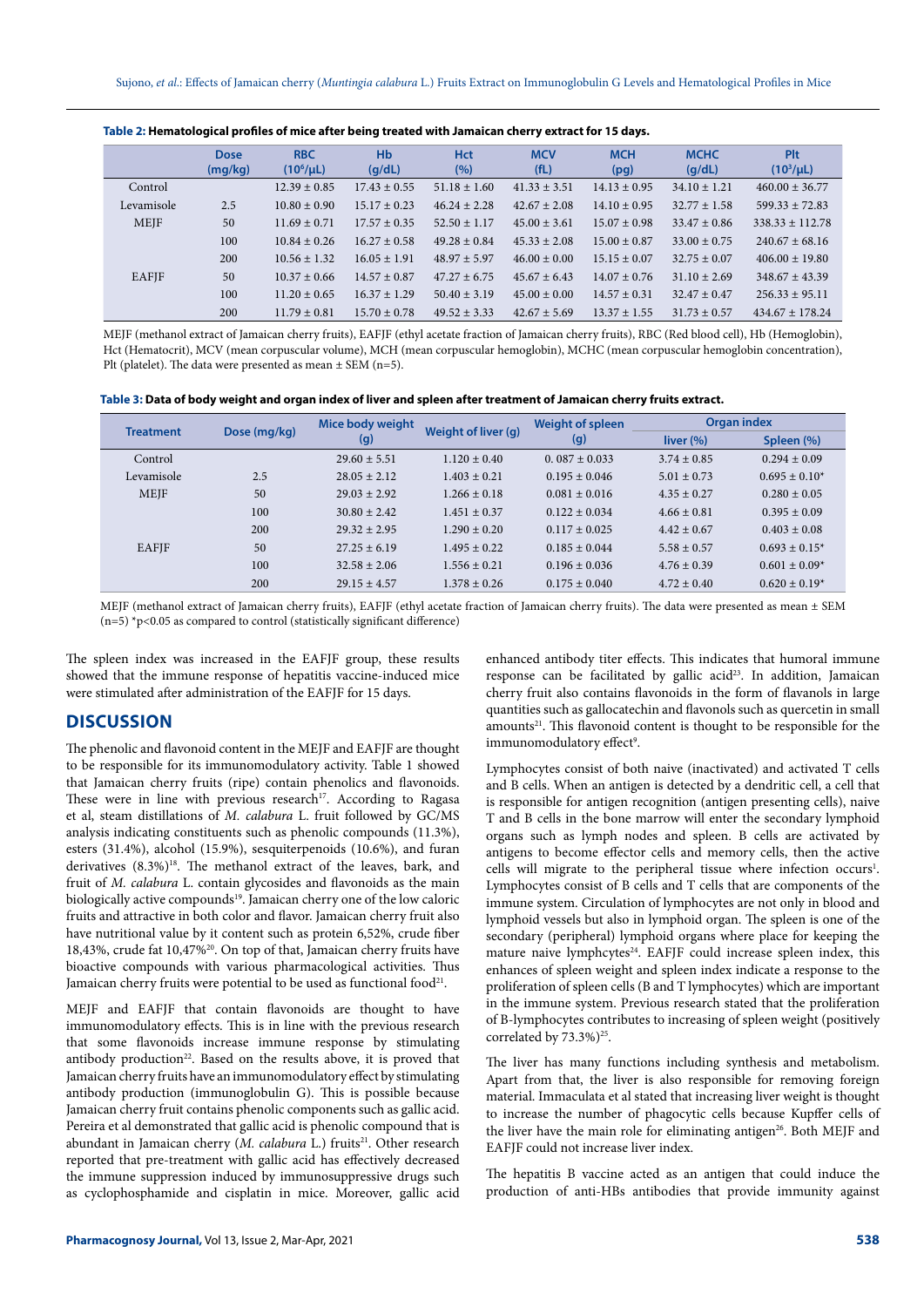hepatitis B. It was chosen because it is safer than the active hepatitis virus<sup>27</sup>. The anti-HBs antibody measured was IgG, a high amount of IgG indicates a chronic response28, 29. Mice were induced with the hepatitis B vaccine which aimed to generate effective immunity to form immunoglobulins and memory cells. Specific immune response tests are carried out by measuring the production of immunoglobulin G which aims to determine the humoral immune response mediated by antibodies. Antibodies play role as an effector of the humoral response by binding and neutralizing antigens or by facilitating the elimination of antigens that can be destroyed by phagocytes<sup>30</sup>. Measurement of IgG levels was undergone on day 16<sup>th</sup> because the antibody level reaches its peak in 7-10 days after the antigen entered. When there is repeated antigen entry the antibody level reaches its peak in 3-5 days after repeated infection, IgG level rise much higher and lasts longer<sup>1</sup>. IgG levels produced by the treated groups of Jamaican cherry fruits extract and levamisole showed that Jamaican cherry fruits with doses of 100 and 200 mg/kg BW could increase IgG production that equivalent to levamisole (p>0.05). This proves that MEJF and EAFJF can stimulate the humoral immune system.

In this research, there were no significant differences in the hematological parameter between the treatment and control groups. Both MEJF and EAFJF did not influence the hematological profiles. Although some hematological parameter values have changed, such as the platelet values, the changes are still within the normal range value<sup>16</sup>.

# **CONCLUSION**

The methanol extract of Jamaican cherry *(M. calabura* L.) fruits (MEJF) and ethyl acetate fraction of Jamaican cherry fruits (EAFJF) have immunostimulatory activity by inducing the production of IgG antibodies without changing the hematological profile. The treatment with EAFJF could increase the spleen organ index. This finding suggests that Jamaican cherry fruits have a beneficial effect on the immune system as immunostimulant.

# **ACKNOWLEDGMENT**

We thank the Ministry of Research, Technology, and Higher Education of the Republic of Indonesia for research funding PDUPT in 2019- 2020. PT Konimex for providing levamisole (pharmaceutical grade).

# **CONFLICTS OF INTEREST**

All authors declare that there is no conflicts of interest.

# **REFERENCES**

- 1. Abbas AK, Lichtman AH, Pillai S. Cellular and molecular immunology e-Book. Ninth. Philadelphia: Elsevier; 2018.
- 2. Preethi K, Premasudha P, Keerthana K. Anti-inflammatory activity of Muntingia calabura fruits. Pharmacogn J. Pharmacognosy Network Worldwide [Phcog.Net]; 2012;4(30):51-6.
- 3. Sarimanah J, Ketut Adnyana I, Sukandar EY, Kurniati NF. The antirheumatic activity of Muntingia calabura L. Leaves ethanol extract and its fraction. Asian J Pharm Clin Res. 2017;10(1):84-6.
- 4. Preethi K, Vijayalakshmi N, Shamna R, Sasikumar JM. In Vitro Antioxidant Activity of Extracts from Fruits of Muntingia calabura Linn . from India. Pharmacogn J. Pharmacognosy Network Worldwide [Phcog.Net]; 2010;2(14):11-8.
- 5. Siddiqua A, Premakumari KB, Sultana R, Vithya, Savitha. Antioxidant activity and estimation of total phenolic content of Muntingia calabura by colorimetry. Int J ChemTech Res. 2010;2(1):205-8.
- 6. Haerani A, Chaerunisa AY, Subarnas A. Antioxidant Activities of Muntingia calabura, Syzygium cumini, Ocimum basilicum, and Eleutherine bulbosa using DPPH Method. Indones J Pharm. 2019;1(2):57-61.
- 7. Pramono VJ, Santoso R. Effect of Keren Fruit Extract (Muntingia calabura) on Blood Glucose Levels of Rats (Rattus norvegicus) which Induced by Streptozotocin (STZ). 2014;32(2):218-23.
- 8. Sujono TA, Kusumowati ITD, Munawaroh R. Immunomodulatory Activity of Muntingia calabura L Fruits using Carbon Clearance Assay and Their Total Flavonoid and Phenolic Contents. Asian J Pharm Clin Res. 2020;13(2):140-5.
- 9. Jantan I, Ahmad W, Bukhari SNA. Plant-derived immunomodulators: An insight on their preclinical evaluation and clinical trials. Front Plant Sci. 2015;6(AUG):1-18.
- 10. Patel S, Vajdy M. Induction of cellular and molecular immunomodulatory pathways by vitamin A and flavonoids. Expert Opin Biol Ther. Informa UK, Ltd.; 2015;15(10):0.
- 11. Lin JT, Chen YC, Chang YZ, Chen TY, Yang DJ. Effective compounds in the fruit of: Muntingia calabura Linn. cultivated in Taiwan evaluated with scavenging free radicals and suppressing LDL oxidation. Food Funct. 2017;8(4):1504-11.
- 12. Grigore A. Plant Phenolic Compounds as Immunomodulatory Agent. In: Phenolic Compound-Biological Activity. 2017;75-88.
- 13. Krishnaveni M, Dhanalakshmi R. Qualitative and Quantitative Study of Phytochemicals in Muntingia calabura L. Leaf and Fruit. World J Pharm Res. 2014;3(6):1687-96.
- 14. Yadav P, Kumar A, Mahour K, Vihan VS. Phytochemical Analysis of Some Indiegenous Plants Potent Againts Endoparasite. J Adv Lab Res Biol. 2010;1(I):56-9.
- 15. Singh S, Yadav CPS, Noolvi MN. Immunomodulatory activity of butanol fraction of Gentiana olivieri Griseb. on Balb/C mice. Asian Pac J Trop Biomed. 2012;2(6):433-7.
- 16. Restel TI, Porfirio LC, Souza AS de, Silva IS. Hematology of Swiss mice (Mus musculus) of both genders and different ages. Acta Cir Bras. 2014;29(5):306-12.
- 17. Singh R, Iye S, Prasad S, Deshmukh N, Gupta U, Zanje A, *et al*. Phytochemical Analysis of Muntingia calabura Extracts Possessing Anti-Microbial and Anti-Fouling Activities. Int J Pharmacogn Phytochem Res. 2017;9(6):826-32.
- 18. Ragasa CY, Tan MCS, Chiong ID. Chemical Constituents of Muntingia calabura Chemical constituents of Muntingia calabura L . Der Pharma Chem. 2015;7(5):136-41.
- 19. Sibi G, Naveen R, Dhananjaya K, Ravikumar KR, Mallesha H. Potential use of *Muntingia calabura* L. extracts against human and plant pathogens. Pharmacogn J. Pharmacognosy Network Worldwide [Phcog.Net]; 2012;4(34):44-7.
- 20. Kassim N, Hambali K, Amir A. Nutritional Composition of Fruits Selected by Long-Tailed Macaques (*Macaca fascicularis*) in Kuala Selangor, Malaysia. Trop life Sci Res. 2017;28(100):91-101.
- 21. Pereira GA, Arruda HS, Morais DR de, Eberlin MN, Pastore GM. Carbohydrates, volatile and phenolic compounds composition, and antioxidant activity of calabura (*Muntingia calabura* L.) fruit. Food Res Int. Elsevier; 2018;108(March):264-73.
- 22. Martínez G, Mijares MR, Sanctis JB De. Effects of Flavonoids and Its Derivatives on Immune Cell Responses. Recent Pat Inflamm Allergy Drug Discov. 2019;13(2):84-104.
- 23. Shruthi S, Vijayalaxmi K., Shenoy BK. Immunomodulatory effect of gallic acid againts cyclophosphamide and cisplatin induced immunosuppression in swiss albino mice. Indian J Pharm Sci. 2018;80(1):150-60.
- 24. Murphy K, Weaver C. Janeway's Immunobiology. 9th ed. New York and London: Taylor & Francis Group; 2017.
- 25. Wahyuningsih SPA, Pramudya M, Putri IP, Savira NII, Winarni D, Suhargo L, *et al*. Okra Polysaccharides Improves Spleen Weight and B-Lymphocytes Proliferation in Mice Infected by Staphylococcus aureus. Biosaintifika J Biol Biol Educ. 2017;9(3):460.
- 26. Iwo MI, Soemardji AA, Retnoningrum DS, Sukrasno, Ua UM. Immunostimulating effect of Pule (Alstonia scholaris L. R.Br., Apocynaceae) bark extracts. Clin Hemorheol Microcirc. 2000;23(2- 4):177-83.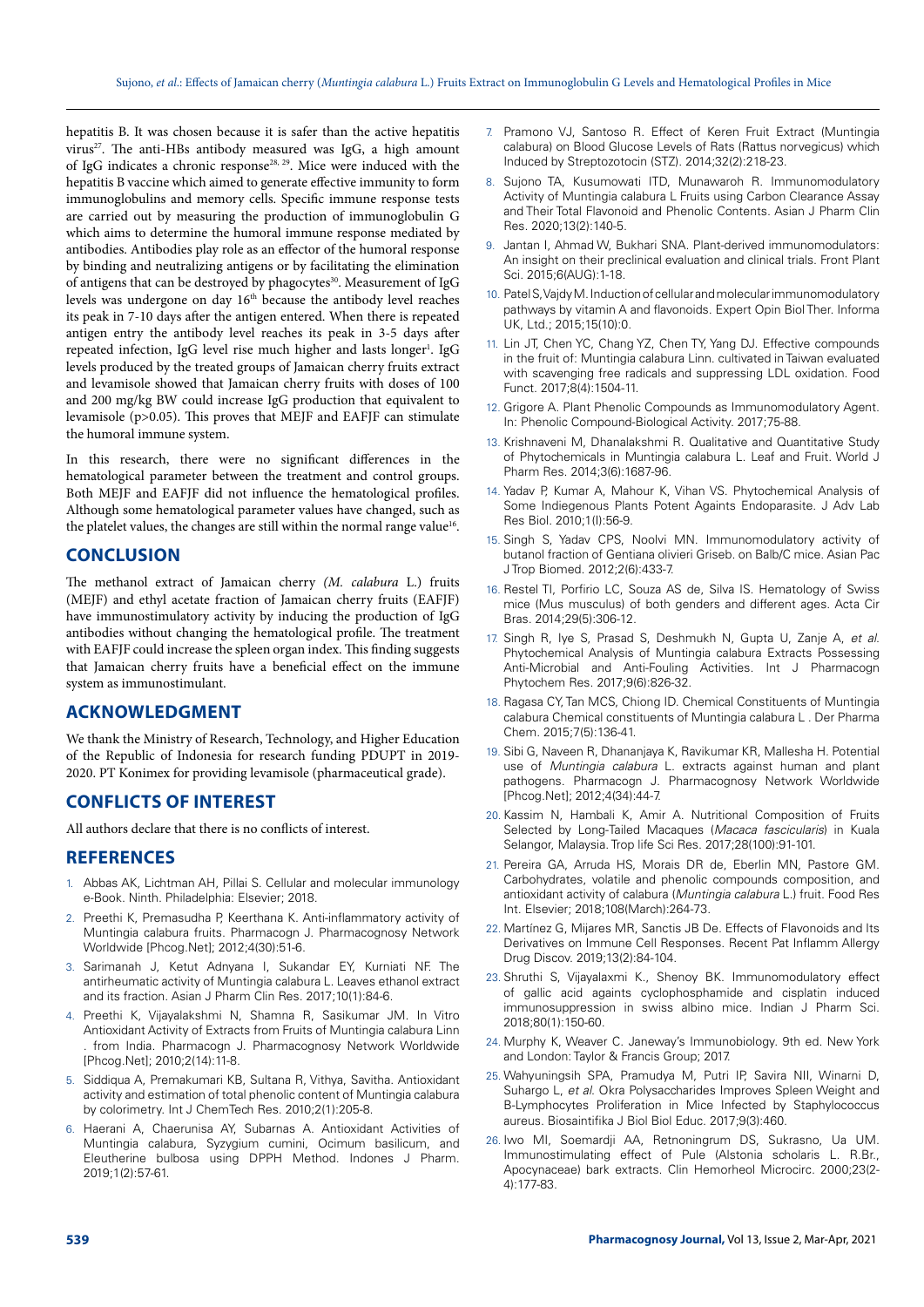- 27. Das S, Ramakrishnan K, Behera SK, Ganesapandian M, Xavier AS, Selvarajan S. Hepatitis b vaccine and immunoglobulin: Key concepts. J Clin Transl Hepatol. 2019;7(2):165-71.
- 28. Rath S, Devey ME. IgG subclass composition of antibodies to HBsAg in circulating immune complexes from patients with hepatitis B virus infections. Clin exp Immunol. 1988;72:164-7.
- 29. Lebray P, Vallet-Pichard A, Michel ML, Fontaine H, Sobesky R, Bréchot C, *et al*. Immunomodulatory drugs and therapeutic vaccine in chronic hepatitis B infection. J Hepatol. 2003;39(SUPPL. 1):151-9.
- 30. Dashputre NL, Naikwade NS. Immunomodulatory Activity of Abutilon Indicum linn on Albino Mice. Int J Pharma Sci Res. 2010;1(3):178-84.



# **ABOUT AUTHORS**



#### **Tanti Azizah Sujono**

Lecturer at the Faculty of Pharmacy, Universitas Muhammadiyah Surakarta, Indonesia. Research interests are pharmacology and toxicology. Her current research focuses on studies immunomodulators from plants and preclinical studies.



#### **Ika Trisharyanti Dian Kusumowati**

Lecturer at Faculty of Pharmacy, Universitas Muhammadiyah Surakarta, Indonesia. Research interests in herbal medicine, analytical chemistry, drug discovery, and drug development.